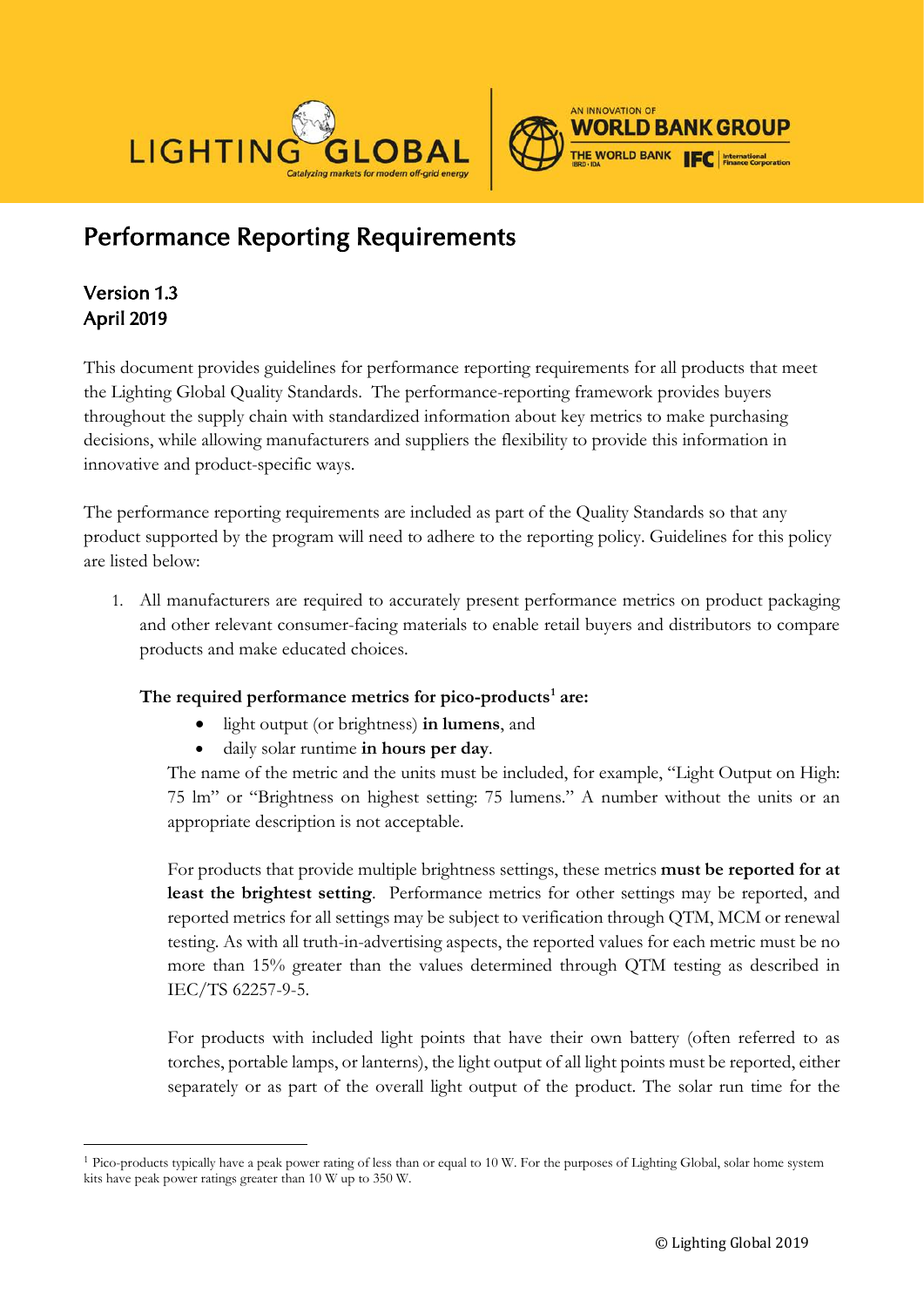"brightest setting" must include all the light points included in the product. $2 \text{ In practice, this}$  $2 \text{ In practice, this}$ will require reporting two (or more) separate run times: the solar run time for the main product on the brightest setting and the separate solar run time for the portable light points on their brightest settings, after receiving a charge in which the total energy is split between the main product and the portable light points. These two (or more) solar run times must be reported on the packaging and are checked using the energy service calculations from IEC 62257-9-5.

Manufacturers have the option to also present comparative measures of brightness, though they must also report the value in lumens. In cases where manufacturers or distributors choose to provide comparative measures of brightness in addition to reporting the value in lumens, comparisons must be standardized to reflect the light output as reported in lumens. Allowable equivalents include:

- 1 candle or 1 kerosene wick lamp  $= 10$  lumens
- 1 hurricane lamp  $=$  40 lumens
- Incandescent bulb  $= 900$  lumens (this is based on a 60 W bulb)
- Compact Fluorescent bulb (CFL) = 900 lumens (this is based on a 1[3](#page-1-1) W bulb)<sup>3</sup>

For example, a 45-lumen product could advertise that it is "brighter than 4 candles" or "as bright as a hurricane lamp." Other standardized comparisons may be included in consultation with the Lighting Global team.

#### The required performance metric for solar home system kits<sup>1</sup> is:

• PV module power **in watts**

Additional metrics may be required in the future following stakeholder engagement.

2. Pico-products<sup>1</sup> that offer or advertise mobile phone charging or other auxiliary services (such as a radio) must add an informational element in the consumer-facing packaging (text or graphic) that describes the effect of mobile phone charging and any other included service on product performance. This does not need to be quantitative, but it is intended to ensure that the consumer is aware of the tradeoff between using the available stored energy for lighting or other services. A statement such as, "mobile phone charging can reduce the daily runtime of the lights," or "charging mobile phones or using the radio will result in shorter run times for the lights," would be acceptable. The Lighting Global team will be available to review statements or graphics prior printing to advise the manufacturer on whether the graphic would meet the reporting requirement.

<span id="page-1-0"></span><sup>&</sup>lt;sup>2</sup> Only portable lights brighter than 15 lumens are required to have their brightness and solar run time reported. Components considered to be non-lighting appliances, such as torches with light output <15 lumens and radios, do not need to state their solar run time, but their qualitative impact on the runtime must be noted as described in guideline 2

<span id="page-1-1"></span><sup>3</sup> These values are based on a range of literature sources, including:

<sup>•</sup> Mills, E. (2003). Technical and economic performance analysis of kerosene lamps and alternative approaches to illumination in developing countries. Lawrence Berkeley National Laboratory.<http://evanmills.lbl.gov/pubs/pdf/offgrid-lighting.pdf>

<sup>•</sup> van der Plas, R. and A. de Graaff. (1988). A comparison of lamps for domestic lighting in developing countries. Industry and Energy Department Working Paper, Energy Serices Paper No. 6.

<sup>•</sup> Nieuwenhout, F., P. van de Rijt, and E. Wiggelinkhuizen. (1998). Rural lighting services: A comparison of lamps for domestic lighting in developing countries. Energieonderzoek Centrum, Netherlands.

<sup>•</sup> US Department of Energy. (2013). Lighting Basics. http://energy.gov/eere/energybasics/articles/lighting-basics

Note: the hurricane lamp refers to an unpressurized lamp; pressurized mantle lamps can provide upward of 500 lm of light.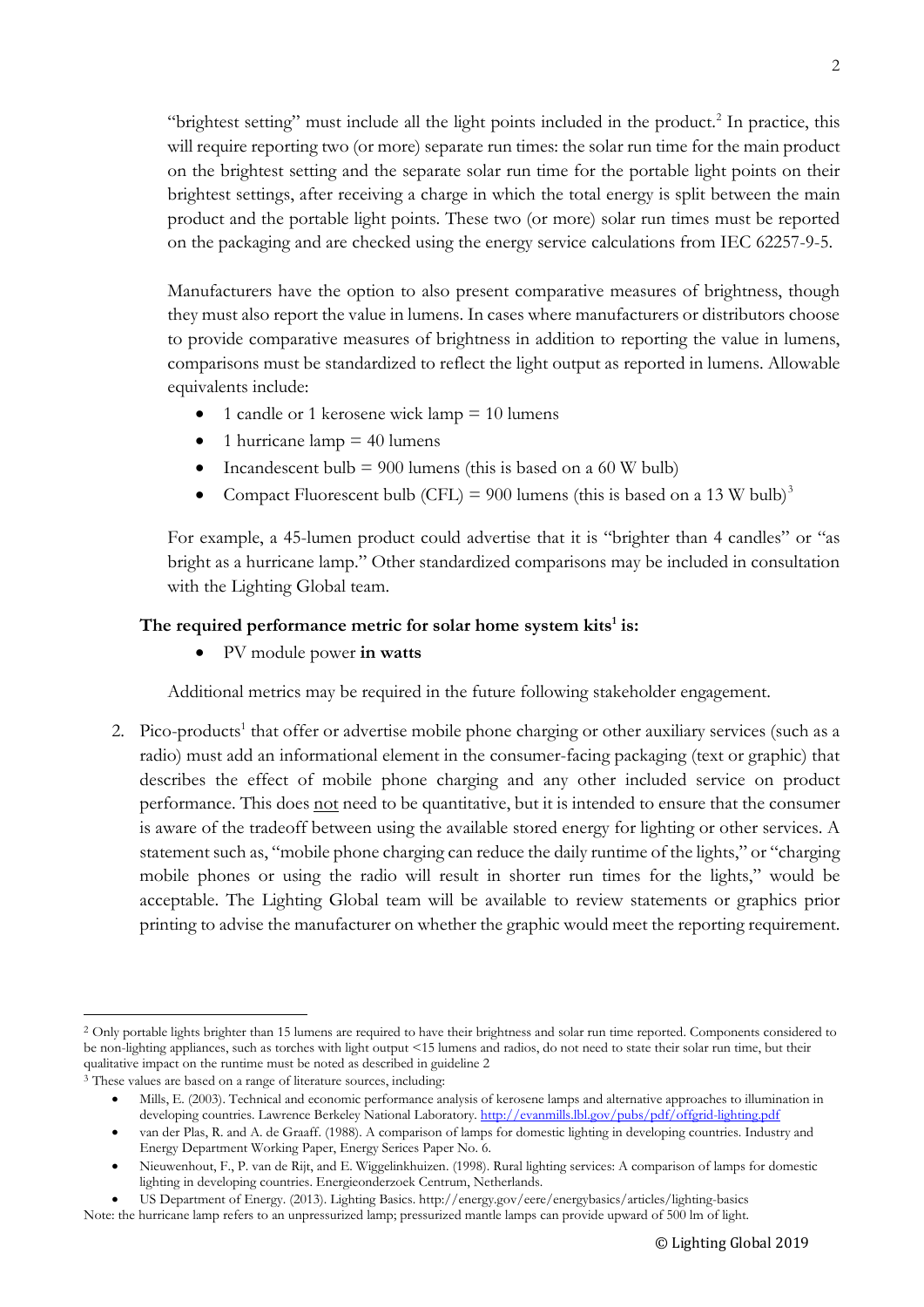- 3. Solar Home System Kits<sup>1</sup> must provide a clear statement regarding battery replacement on the consumer-facing packaging. Accepted phrases are:
	- Battery is field replaceable
	- Battery may be serviced by manufacturer
	- Battery is not replaceable

Additional requirements regarding consumer information that must be presented in the user manual are outlined in the Consumer Information section of the Lighting Global Quality Standards for Solar Home System Kits.

- 4. All products (and separately packaged components) must present the company name and a uniquely identifiable product name and/or model number on the product packaging. Note: The company name, product name(s) and model number(s) on the packaging of the sampled product(s) will be the name(s) and model number(s) used on the test report, Standardized Specification Sheet and Verification Letter.<sup>[4](#page-2-0)</sup>
- 5. As noted in the Quality Standards, products must offer and present a consumer-facing warranty. The consumer-facing warranty terms may be on the box, or on a card or paper that can be accessed prior to purchase, or some combination thereof. As per the existing requirements outlined in the Lighting Global Quality Standards, the warranty must meet the following conditions:
	- The *minimum* warranty period for pico-products<sup>1</sup> is:
		- o One year from the time of purchase by the end-user. The warranty must cover the entire product, including the battery.
	- The *minimum* warranty periods for solar home system kits<sup>1</sup> are:
		- o Two years for the main system, including the PV module, control box, cables and lights
		- o Two years for the system battery. (Note that batteries included within appliances are only required to meet the one-year warranty). The battery warranty is assumed to include a capacity retention figure of at least 80% capacity at two years, benchmarked to the advertised battery capacity and/or the battery capacity presented in the Lighting Global test report, whichever is higher.
		- o 1 year for all lighting appliances that include their own batteries (including picopower lights) and all non-lighting appliances
	- The warranty must cover, at a minimum, manufacturing defects that impede operation under normal use and protection from early component failure.
	- The consumer-facing warranty must explain how the consumer can access the warranty (return to point of purchase/distributor/service center, call or SMS a number, etc.), how the warranty will be executed (repair, replacement, etc.) and should advise the customer to inquire about the warranty terms prior to purchase.
	- The consumer-facing warranty must be available to the consumer in writing in a way that enables the end user to verify and understand the terms of the warranty prior to purchase.

<span id="page-2-0"></span> <sup>4</sup> Changes to the product name or model number on the test report can only be made following an additional sampling and visual screening at the test lab. Changes to the product name and model number on the Standardized Specification Sheet require submission of additional documentation to Lighting Global. For changes to the company name, see our [Co-branding](https://www.lightingglobal.org/resource/co-branding-policy/)  [Policy.](https://www.lightingglobal.org/resource/co-branding-policy/)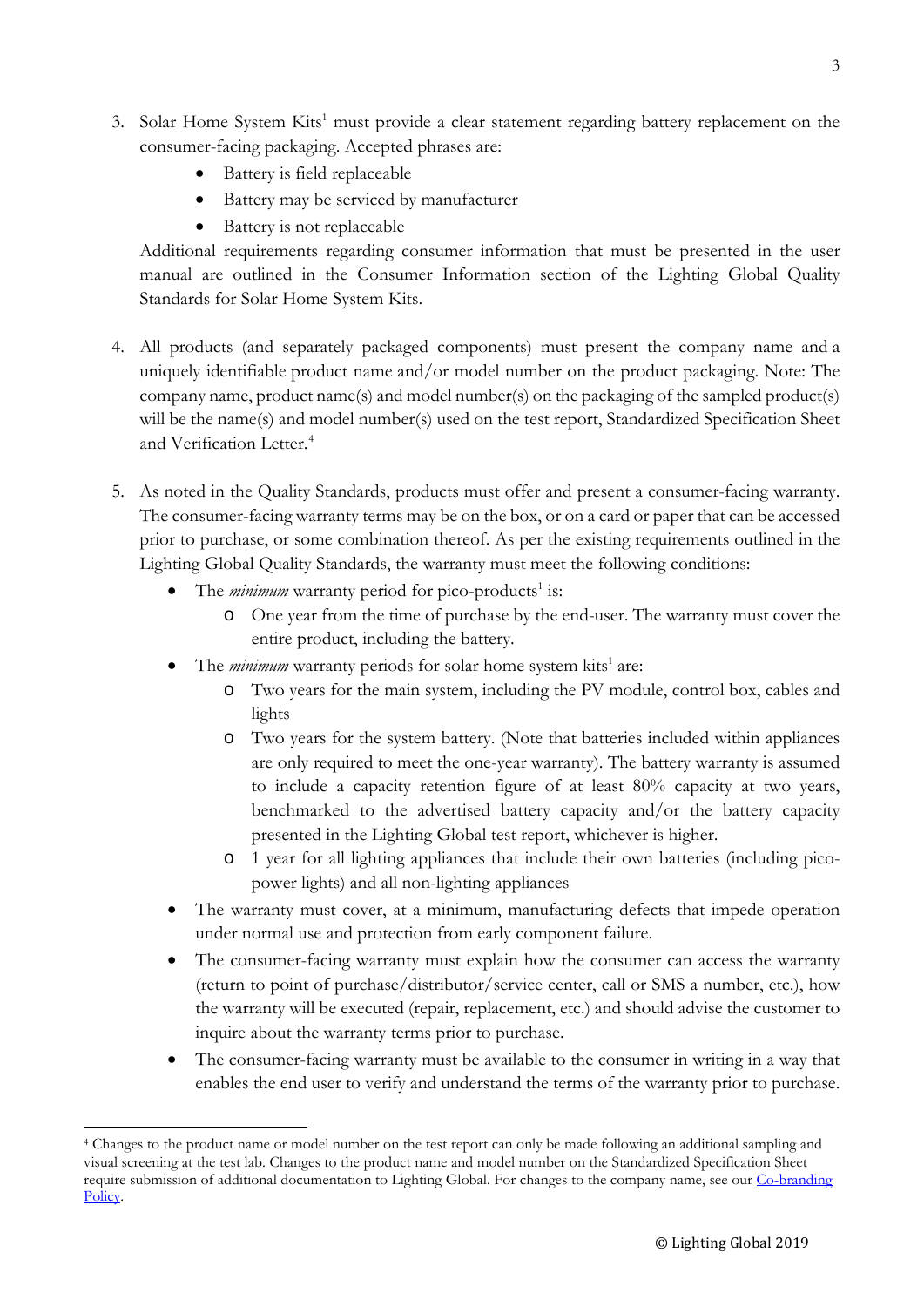The written information should be in a regionally appropriate language. Consumer-facing warranties could be included on the product box or on a user agreement or warranty card that is easily accessed prior to purchase.

Note that this is a *Minimum* Standard and it is up to the discretion of manufacturers and distribution partners to exceed the basic protection offered in these terms to differentiate their products from others that are available in the market.

- 6. The manufacturer may choose how to present the required performance metrics, mobile-charging information, battery replacement information, and warranty terms, so long as the presentation adheres to the guidelines above and the design requirements below:
	- The following items are required:
		- o All information must be presented in a clear, unambiguous manner. No elements should be misleading.
		- o The information must have at least the same style and prominence as the other messages on the packaging.
		- o The label /information must be sized such that:
			- The text is at least 10 point font
			- Any graphics are clearly visible
		- o There must be sufficient contrast between the text / graphics and background to be clearly legible.
		- o The information must be placed on the outside of the package in at least one prominent location (note that warranty terms may be included on a warranty card or user agreement rather than on-the-box). In cases where companies install the products for the customer and the product packaging is not designed to be consumer facing, the required elements may instead be included in a prominent location in a user agreement or other documentation the consumer reviews prior to purchase. All information must be available to customers prior to sale.
	- The following are strongly suggested:
		- o The text and graphic elements should be simple and understandable.
			- o The information should be presented graphically and/or using an appropriate language for the region(s) where the product will be sold.
- 7. These requirements are now considered part of the Lighting Global Quality Standards, and product packaging will need to comply with the performance reporting requirements prior to meeting the Quality Standards and being eligible for Lighting Global program support. Not meeting the performance reporting requirements will be treated as a "Conditional Pass Pending Correction" as described in the Lighting Global Conditional Pass Policy.<sup>[5](#page-3-0)</sup> [Note, when the performance reporting requirements were originally released (March 15, 2015) all products were given a grace period to comply; however that grace period has now elapsed].

## Conclusion

This performance reporting policy is intended to ensure that all those making purchasing decisions in the market have access to the necessary information to make well-informed decisions. Further, the policy is designed to allow manufacturers and other suppliers with the ability to provide this critical information in whatever way best suits their product design, product attributes and marketing plans.

<span id="page-3-0"></span> <sup>5</sup> The Lighting Global Conditional Pass Policy may be found at www.lightingglobal.org